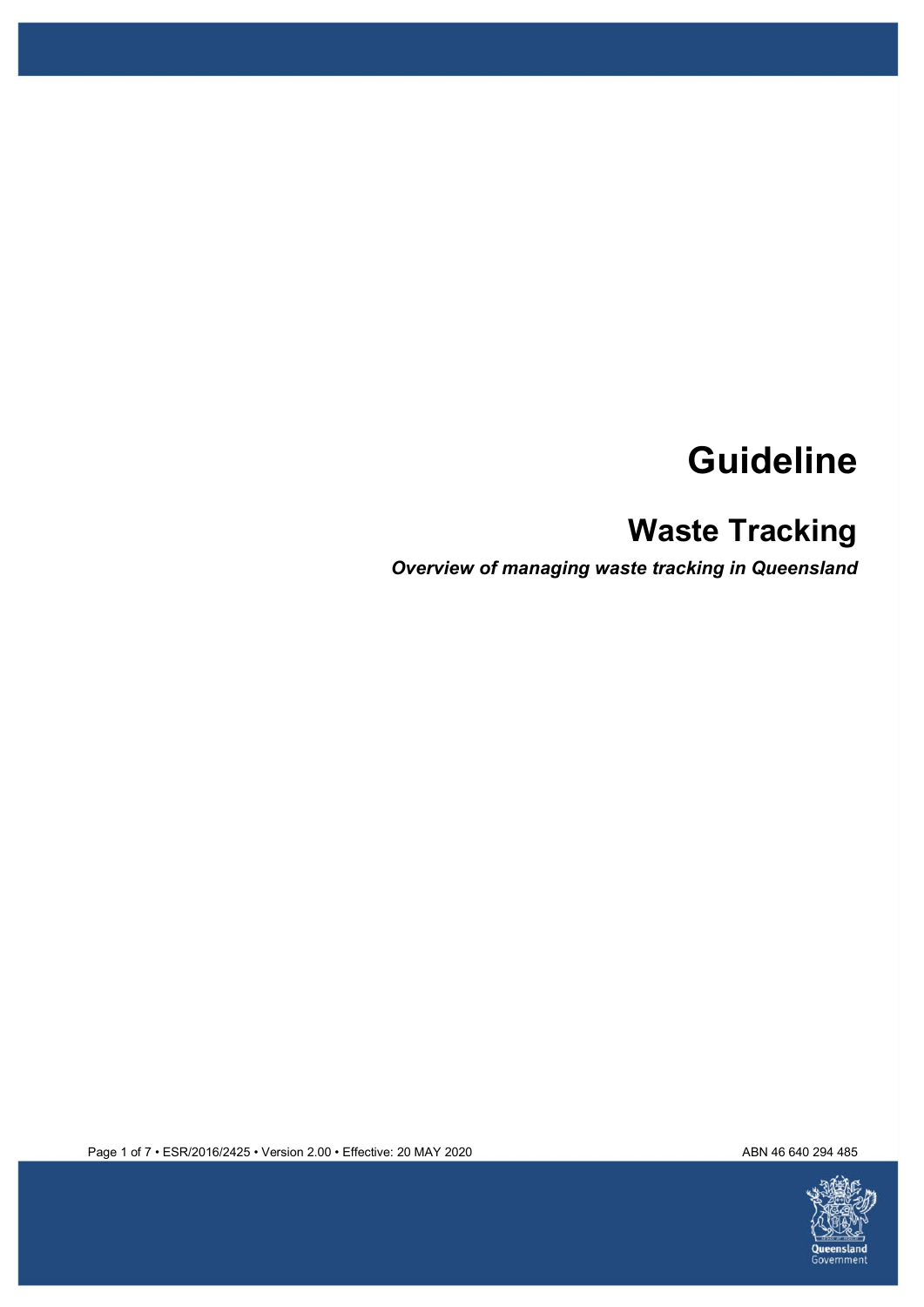#### Version history

| <b>Version</b> | <b>Date</b>  | <b>Description of changes</b>                                       |
|----------------|--------------|---------------------------------------------------------------------|
| 1.00           | 01 September | Original document.                                                  |
|                | 2014         |                                                                     |
| 2.00           | 01 June 2018 | Updated content for introduction of online system                   |
| 3.00           | 20 MAY 2020  | Updated to reflect Environmental Protection Regulation 2019 updates |

Prepared by: Waste, Development and Southeast Compliance, Department of Environment and Science

#### © State of Queensland, 2020.

The Queensland Government supports and encourages the dissemination and exchange of its information. The copyright in this publication is licensed under a Creative Commons Attribution 3.0 Australia (CC BY) licence.



Under this licence you are free, without having to seek our permission, to use this publication in accordance with the licence terms.

You must keep intact the copyright notice and attribute the State of Queensland as the source of the publication. For more information on this licence, visit<http://creativecommons.org/licenses/by/3.0/au/deed.en>

#### **Disclaimer**

While this document has been prepared with care it contains general information and does not profess to offer legal, professional or commercial advice. The Queensland Government accepts no liability for any external decisions or actions taken on the basis of this document. Persons external to the Department of Environment and Science should satisfy themselves independently and by consulting their own professional advisors before embarking on any proposed course of action

If you need to access this document in a language other than English, please call the Translating and Interpreting Service (TIS National) on 131 450 and ask them to telephone Library Services on +61 7 3170 5470.

This publication can be made available in an alternative format (e.g. large print or audiotape) on request for people with vision impairment; phone +61 7 3170 5470 or email <library@des.qld.gov.au>.

28 MAY 2020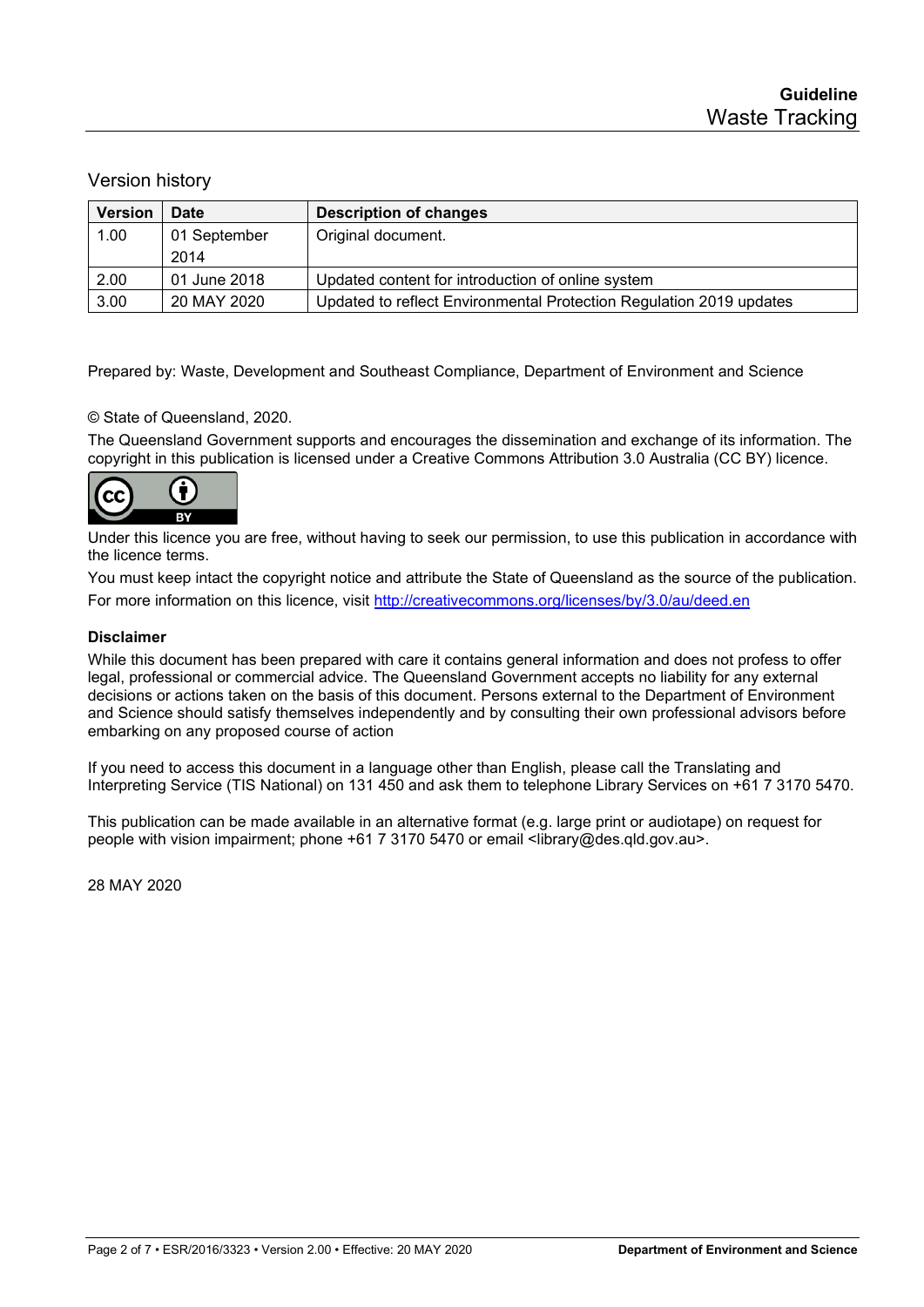### **Contents**

| 1            |                  |  |  |
|--------------|------------------|--|--|
| $\mathbf{2}$ |                  |  |  |
|              | 2.1              |  |  |
|              | 2.2              |  |  |
|              | 2.3              |  |  |
|              | 24               |  |  |
|              | 2.5              |  |  |
|              | 2.6              |  |  |
|              | 2.7              |  |  |
|              | 2.8              |  |  |
| 3            |                  |  |  |
|              | $\overline{3}$ 1 |  |  |
|              | 3.2              |  |  |
|              | 3.3              |  |  |
|              | 3.4              |  |  |
| 4            |                  |  |  |
| 5            |                  |  |  |
| 6            |                  |  |  |
| 7            |                  |  |  |
| 8            |                  |  |  |
| 9            |                  |  |  |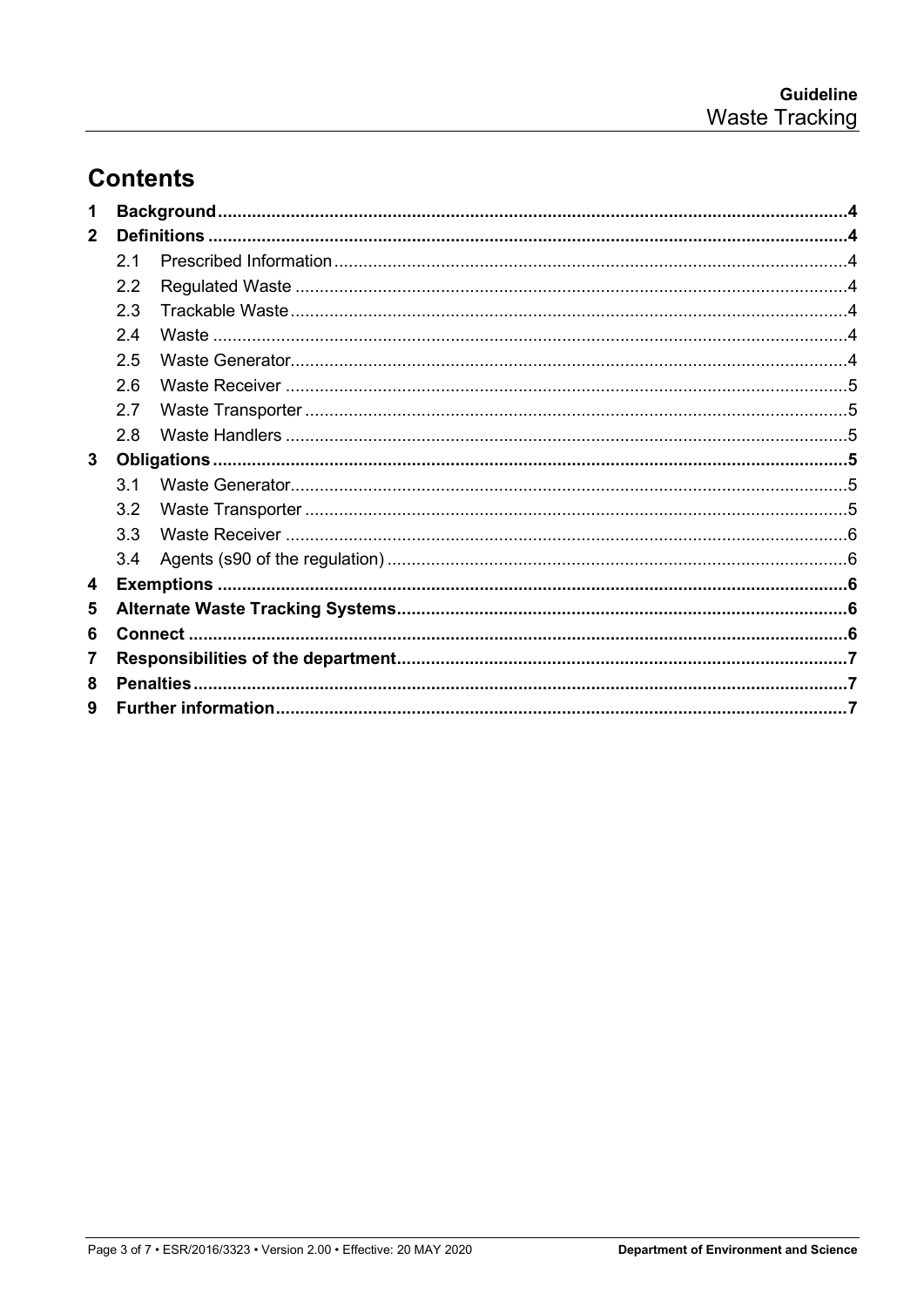### <span id="page-3-0"></span>**1 Background**

Under Queensland's environmental protection legislation waste handlers are required to submit waste tracking information to the Department of Environment and Science (the department) as part of the system for tracking waste types as listed in Schedule 11 of the Environmental Protection Regulation 2019 (the Regulation).

The waste tracking system enables the department to track waste from its source to the place of storage, recycling, treatment or disposal. Waste tracking ensures all parties involved with managing the waste take act responsibly and that the waste is transported and managed appropriately to prevent illegal waste dumping, which could cause or has the potential to cause environmental harm.

There are a number of options form how waste tracking information can be given to the department. For each load of trackable waste (i.e. a single movement), a paper Waste Transport Certificate (WTC) can be used. For online submissions, the department's digital platform Connect can be utilised. Single WTC's and multiple waste movements, as a bulk upload, are available on Connect. You must first register as a customer on Connect. Lastly, it can be submitted in another way, approved under section 92 of the regulation.

#### <span id="page-3-1"></span>**2 Definitions**

#### <span id="page-3-2"></span>**2.1 Prescribed Information**

Prescribed Information means the information stated in schedule 12 of the regulation, which a waste handler must record or give to another waste hander or to the department. This requirement is met by correctly completing the relevant part(s) of the Waste Transport Certificate.

#### <span id="page-3-3"></span>**2.2 Regulated Waste**

Regulated Waste is defined in s42 of the regulation and is commercial or industrial waste, whether or not it has been immobilised or treated; and is of a type, or contains a constituent of a type, mentioned in schedule 9 part 3 of the Regulation and includes for an element—any chemical compound containing the element; and anything that contains residues of the waste.

#### <span id="page-3-4"></span>**2.3 Trackable Waste**

Trackable Waste is a regulated waste of a type mentioned in Schedule 11 of the regulation to which the waste tracking provisions of the regulation apply.

#### <span id="page-3-5"></span>**2.4 Waste**

Defined as in s13 of the *Environmental Protection Act 1994* and includes anything other than a resource approved under Chapter 8 of the *Waste Reduction and Recycling Act 2011* that is:

- left over, or an unwanted by-product, from an industrial, commercial, domestic or other activity; or
- surplus to the industrial, commercial, domestic or other activity generating the waste.

Waste can be a gas, liquid, solid or energy, or a combination of any of them. A thing can be waste whether or not it is of value.

#### <span id="page-3-6"></span>**2.5 Waste Generator**

A generator is a commercial or industrial organisation which produces or stores trackable waste and arranges for this waste to be sent for storage, recycling, treatment or disposal at another location via an authorised transporter.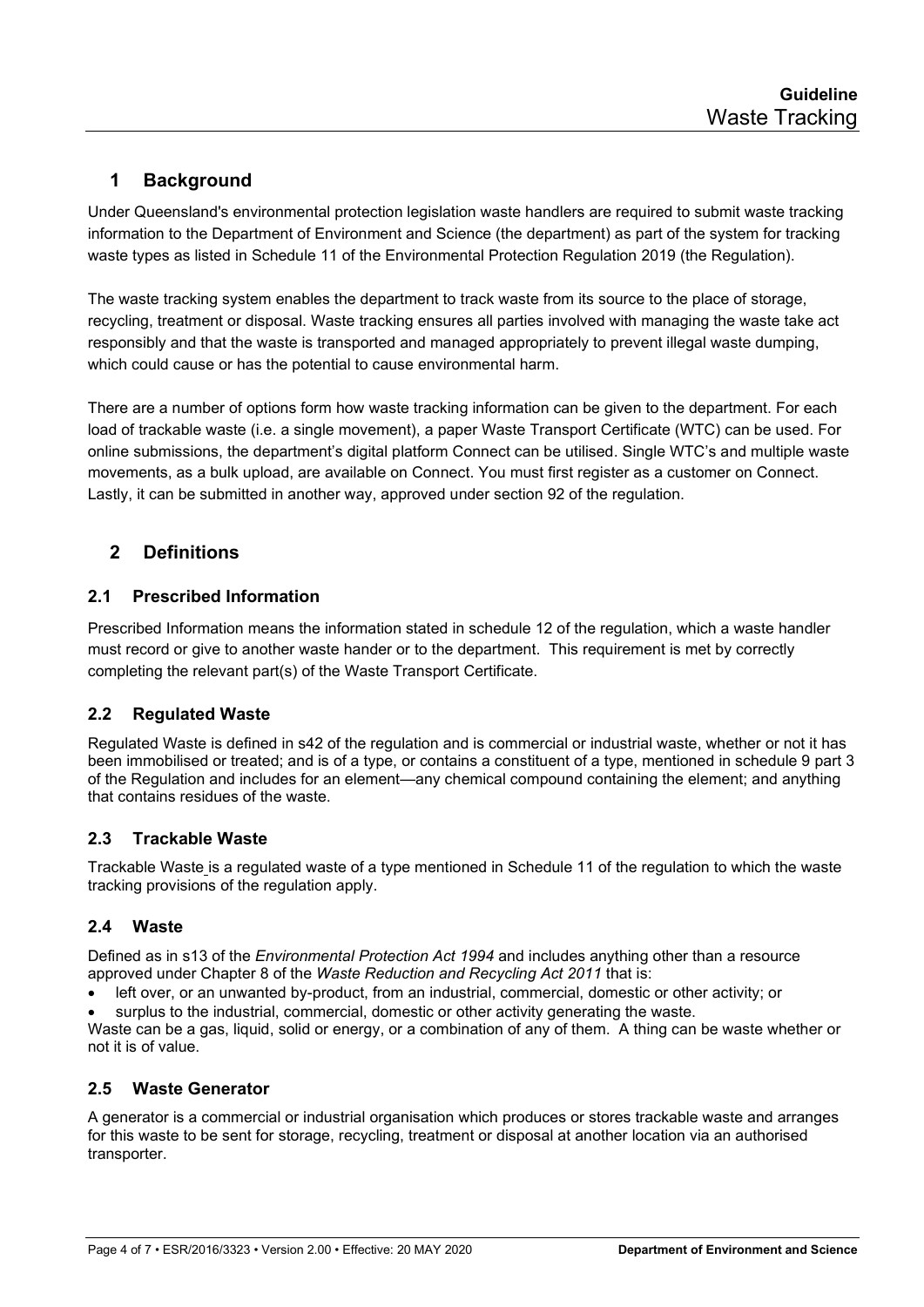#### <span id="page-4-0"></span>**2.6 Waste Receiver**

A receiver is any person operating a facility that receives trackable waste for recycling, treatment, storage or disposal. Sometimes interstate facilities will be used that are licensed by the relevant State or Territory authorities.

#### <span id="page-4-1"></span>**2.7 Waste Transporter**

A transporter is anyone who transports the trackable waste from its place of production or storage to another location. Transportation includes, but is not limited to, truck, tanker, trailer and semitrailer, train, boat or aircraft.

#### <span id="page-4-2"></span>**2.8 Waste Handlers**

<span id="page-4-3"></span>Generators, transporters and receivers all have waste tracking responsibilities. Collectively they are referred to as waste handlers.

#### **3 Obligations**

<span id="page-4-4"></span>This section provides an overview of obligations of Waste Handlers in relation to Waste Tracking.

#### **3.1 Waste Generator**

- record the prescribed information about the waste
- qive the prescribed information to the waste transporter
- for paper waste tracking certificate submissions:
	- $\circ$  give the pink copy of the WTC with parts 1 and 2 completed to the Department
	- $\circ$  keep records of the waste transaction for a minimum of 5 years (green copy of the WTC with parts 1 and 2 completed)
- for online single waste tracking certificates:
	- $\circ$  Connect will store the prescribed information for the waste tracking movement which you will be able to access anytime (under your customer account)
	- for bulk uploads submissions (either through Connect or under an Approval of Ways)
		- $\circ$  a copy of the prescribed information must be kept in a format that is readily available to the department upon request for a minimum of 5 years
- notify the department of any discrepancies associated with the transaction.

Note: A generator must give trackable waste only to authorised waste transporters.

#### <span id="page-4-5"></span>**3.2 Waste Transporter**

- for paper waste tracking certificate submissions:
	- $\circ$  give the pink and green copies of the WTC to the waste generator
	- $\circ$  carry the WTC (white, blue and yellow copies) with parts 1 and 2 completed with the load
	- $\circ$  give the white and yellow copies of the WTC to the waste receiver  $\circ$  keep records of the waste transport for a minimum of 5 years (blue
	- keep records of the waste transport for a minimum of 5 years (blue copy of WTC with all parts completed)
- for online single waste tracking certificates:
	- o be able to access the prescribed information help within Connect while transporting the load
	- o give the unique identifier for the waste movement to the waste receiver
	- $\circ$  Connect will store the prescribed information for the waste tracking movement which you will be able to access anytime (under your customer account)
	- for bulk uploads submissions (either through Connect or under an Approval of Ways):
		- $\circ$  a copy of the prescribed information must be kept in a format that is readily available to the department upon request for a minimum of 5 years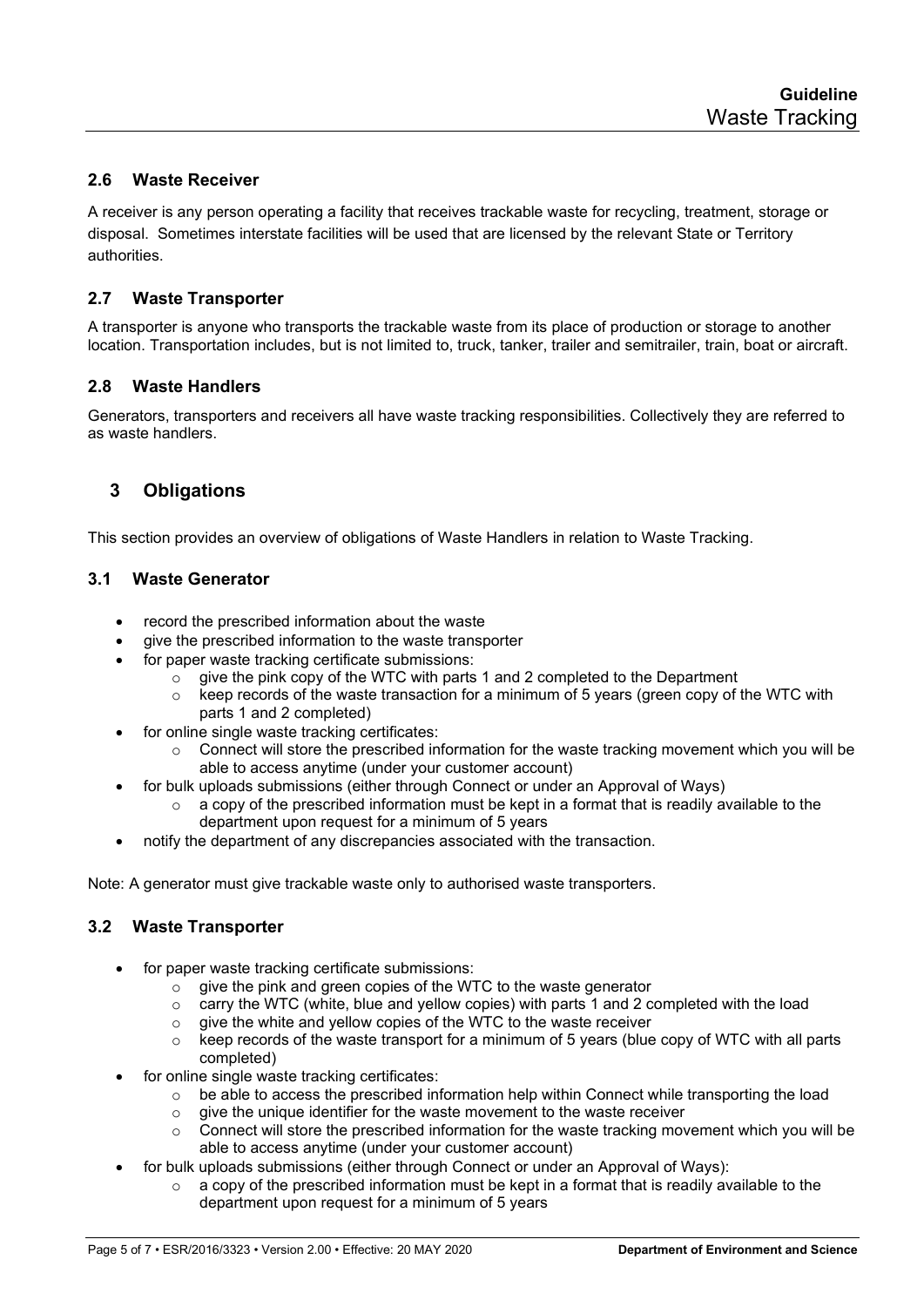• notify the department of any discrepancies associated with the transaction.

#### <span id="page-5-0"></span>**3.3 Waste Receiver**

- record the prescribed information about the waste
- for paper waste tracking certificate submissions:
	- $\circ$  give the white copy of the WTC with parts 1, 2 and 3 completed to the Department
	- $\circ$  keep records of the waste transaction for a minimum of 5 years (yellow copy of the WTC with parts 1, 2 and 3 completed)
- for online single waste tracking certificates:
	- $\circ$  Connect will store the prescribed information for the waste tracking movement which you will be able to access anytime (under your customer account)
- for bulk uploads submissions (either through Connect or under an Approval of Ways):
	- a copy of the prescribed information must be kept in a format that is readily available to the department upon request for a minimum of 5 years
- notify the department of any discrepancies associated with the transaction.

#### <span id="page-5-1"></span>**3.4 Agents (s90 of the regulation)**

The waste generator, transporter or receiver may appoint an agent to act on their behalf to meet the waste tracking provisions. It is a defence to a charge of contravening the waste tracking provisions for the waste handler to show that the waste handler entered the agreement with the agent and the contravention was directly caused by a failure of the agent to do something is compliance with the agreement. A separate Agents Agreement guideline is available online from the department web site (www.des.qld.gov.au).

#### <span id="page-5-2"></span>**4 Exemptions**

There are circumstances where the waste tracking provision do not apply. Such circumstances are detailed in section 71(2) C of the regulation and include:

- non-commercial transportation of less than 250 kg of trackable waste;
- if waste is transported in a pipeline;
- if given an exemption by the department;
- the transportation of trackable waste in a container if:
	- $\circ$  the amount of trackable waste is not more than five percent of the capacity of the container  $\circ$  the container is being transported to a place to be refilled with the same substance as the
	- the container is being transported to a place to be refilled with the same substance as the waste, without first undergoing any process other than the refilling
- the transportation of power station fly ash to a place for use in the treatment of waste in a way that involves combining the waste with the ash
- transportation of trackable waste to a registered laboratory for analysis
- transportation of trackable waste to a place to be used as stock food
- transportation of trackable waste to a farm for use as a soil conditioner or fertiliser.

#### <span id="page-5-3"></span>**5 Alternate Waste Tracking Systems**

Waste Handlers may apply to the department under s92 of the regulation for an alternative way of providing waste tracking information. An example of an alternative way of providing information is the approved use of electronic systems for capturing waste tracking information.

#### <span id="page-5-4"></span>**6 Connect**

Waste handlers are encouraged to utilise the department's digital platform, Connect, for the submission of waste tracking information. This is for intrastate waste movements, and provides the ability to submit your data